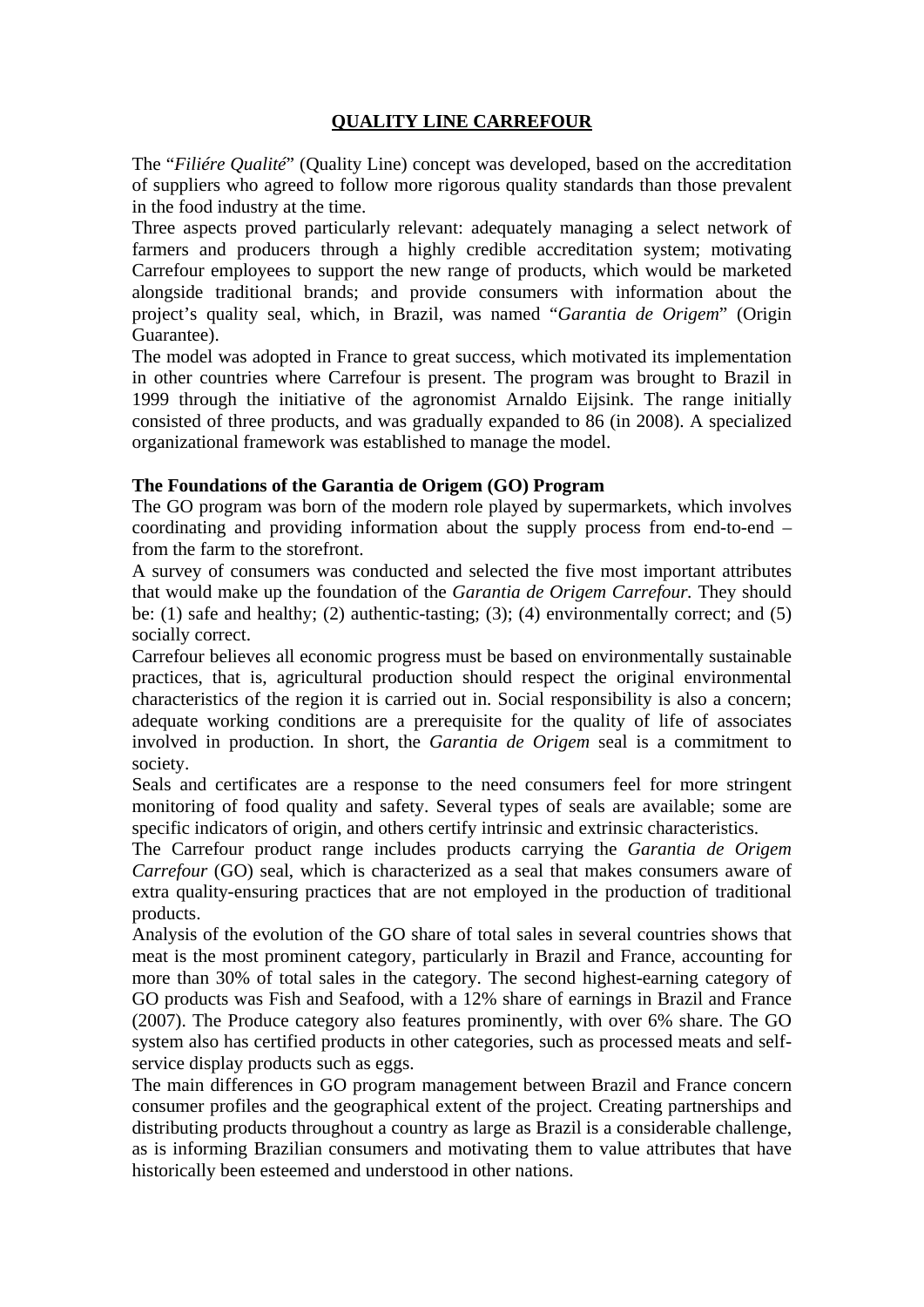The GO certification process begins by contacting producers believed to have the potential to meet project requirements and inviting them to pursue accreditation. An initial auditing visit is conducted, in which auditors present the basics of the GO program and its workings and provide suggestions and guidance after a field inspection. Demands vary according to the product. As well as physical requirements such as size and surface, GO products must meet a variety of other standards, including proper application of pesticides, good manufacturing practices, worker welfare, environmental sustainability, and others. Fish and seafood are transported live, and slaughtered and tagged with the GO mark in Carrefour's Distribution Centers.

Periodic inspections are carried out by an external auditor employed exclusively by Carrefour. The audit examines nine aspects: (a) location, history, and management of the farming area; (b) culture handling; (c) plant protection measures (use of pesticides, herbicides etc.); (d) packing house; (e) traceability; (f) environment; (g) social aspects; (h) collection of lab samples and (i) other comments. Each sub-item of each aspect is graded on a scale of 1 to 5.

#### **Internal Management of GO Products in the Carrefour System**

When a product arrives at a Carrefour Distribution Center (DC), it is examined against contractually-determined criteria.

After delivery and inspection at the DC, products are distributed to Carrefour stores. The Store Director and section manager (produce, meats, etc.) are responsible for displaying GO products prominently and making customers aware of them. Stores take certain measures to improve product display and increase consumer perception and awareness. On him training front, Carrefour employs a concept of "training stores", that is specializes in training employees for a specific sector.

Product display, pricing, and consumer awareness actions are carried out by store managers, which accounts for a certain variation of GO product positioning among Carrefour stores. The chain also offers a special program for consumers known as *Portas Abertas* ("Open Doors"), which allows store to interact directly with farmers and growers, when clients are introduced to the GO concept and the benefits of GO products, take part in taste testing, and are free to ask questions about the program.

#### **GO Product Performance**

GO product earnings have been on the rise. From January 2004 to May 2008, most GO sales were in one of two categories: meats and produce, which together accounted for over 90% of the period's total sales.

A program that involves several agents along a production chain must create value and distribute it. The stability of the model will depend on the costs incurred and benefits reaped by these agents.

Therefore, from the supermarket's point of view, the earnings margin created by these product categories, whether regular or GO, must be weighed against program management costs. The Meats category featured the greatest difference in margins between regular products and GO ones, both in 2006 and in 2007.

Farmers' cost-benefit ration is key to the success of the program. Benefits of taking part in the program may be associated to two elements. Firstly, the price premium paid by Carrefour varies according to current prices on the wholesale market. Carrefour also provides a purchasing guarantee, which is helpful during market slumps. Finally, farmers have mentioned that displaying a certification seal improves their reputation, that is, GO certification also improves sales of products to channels other than Carrefour.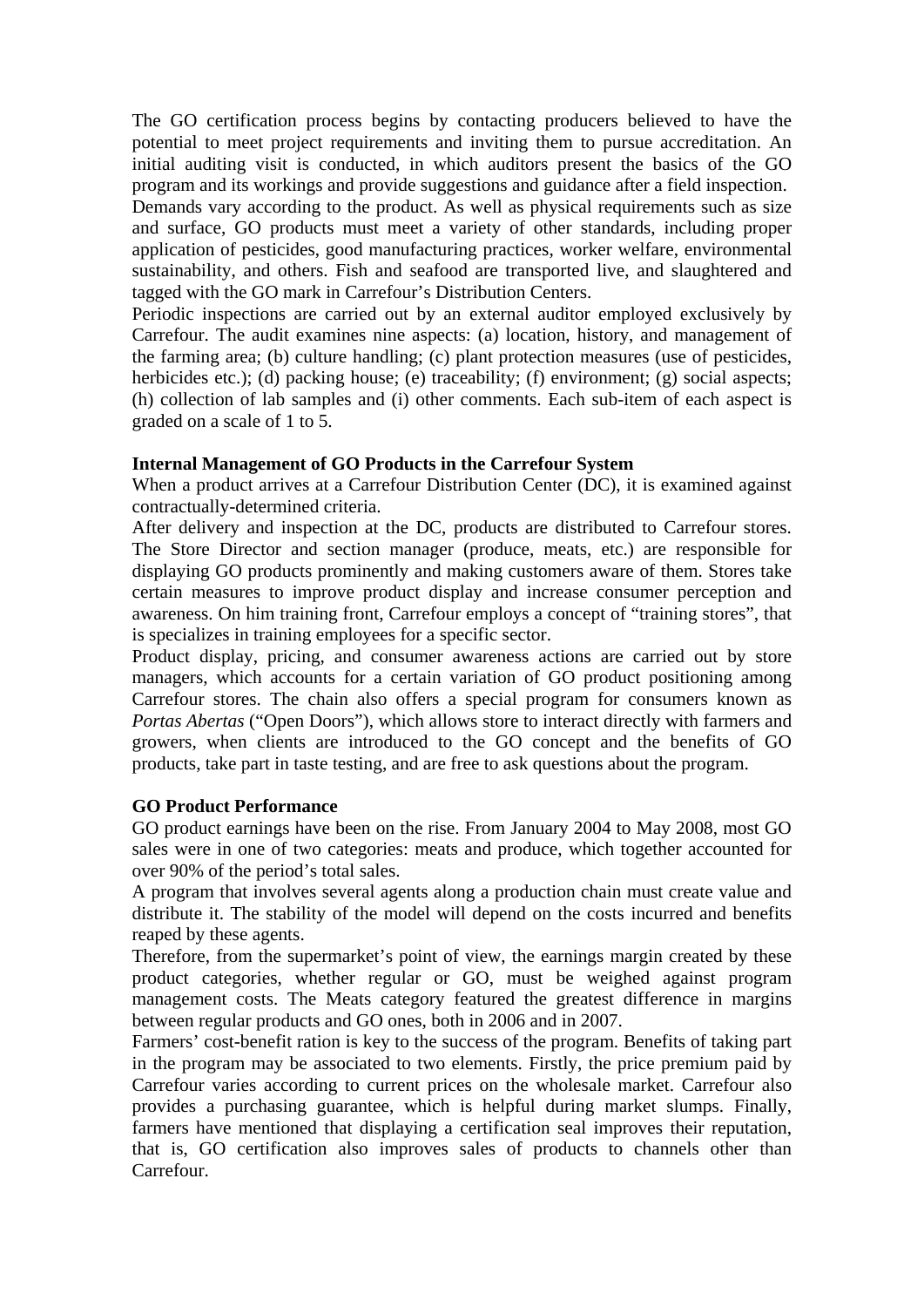The costs incurred by farmers are associated with changes made towards complying with GO program requirements, which are often associated with compliance with current legislation and, sometimes, are more stringent than legislation.

The costs incurred by Carrefour are different from those associated with implementing formal certification programs, since the GO program is an in-house, educational program that uses the Carrefour brand itself as an incentive to certification.

The Carrefour–supplier relationship is based on a formal contract, openness in disclosing information, transparency, and mutual trust. In order to illustrate the GO operation and difficulties faced in its implementation, we will report five cases of GO suppliers (Nova America Citrus; Mr. Valdir's Lime; Association of Beef producer of South Matogrosso; Caliman Agricola´s Papayas and *Free-Range Chicken from Frigorífico Nho Bento*)

### **Nova America Citrus**

Nova América Citrus, a citrus farming operation in Santa Cruz do Rio Pardo (upstate São Paulo), began supplying GO-labeled fruit to Carrefour on April 8, 2002, when the company signed a GO contract with Mr. Arnaldo Eijsink. Prior to GO certification, Nova América had been under contract with Carrefour as a supplier of store-brand orange juice.

#### **Mr. Valdir´s Lime**

Unlike Nova América, Mr. Valdir Scucato's citrus farm is a small family operation, run by Mr. Scucato himself, his wife, and their two children. Their first contact with the GO program came when a GO Team visited the family farm in Mogi Mirim (São Paulo state).

#### **Association of Beef producer of South Matogrosso**

In 1998, a group of ranchers from the state of South Matogrosso, seeing that the domestic and international markets sought higher meat quality and a guarantee of safe provenance, founded the *Associação Sul Matogrossense dos Produtores de Novilho Precoce*. Arnaldo Eijsink knowing this initiative, contacted the association, and found their goals to be quite similar to those of Carrefour's GO program. After an initial inspection visit, the ASPNP was invited to pursue *Garantia de Origem* status; it has been a supplier of GO beef since 2003.

#### *Caliman Agricola's Papayas*

Caliman Agrícola was founded in 1977, with the mission of "seeking quality to meet the demands of special consumers". The company takes part in several programs to maintain the excellent quality of its fruit at every step of the production and supply chain. Among other initiatives, it has adopted the Euro-Retailer Producer Working Group Good Agricultural Practices (EurepGAP), a set of management practices developed by a major English supermarket, in addition to the Brazilian government's Fruits Integrated Production (PIF) program and the adoption of HACCP practices.

## *Free-Range Chicken from Frigorífico Nho Bento*

Unlike most suppliers, Nho Bento had already been raising free-range chickens before entering into a supply partnership with Carrefour in 1996. The GO-labeled free-range chickens raised and processed by Nho Bento, near Uberaba in the state of Minas Gerais, were already quite distinct from conventional chickens.